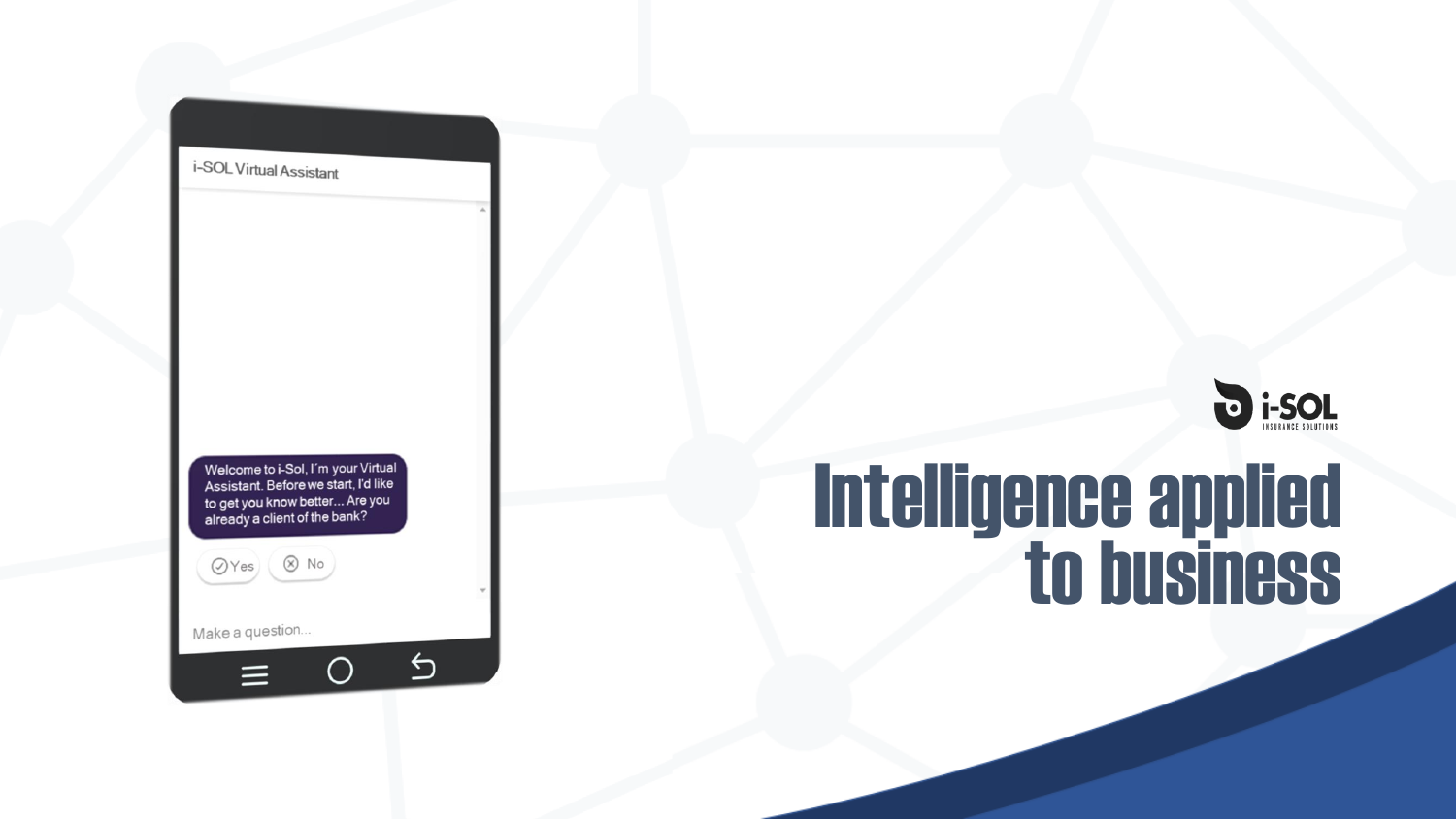

## Features



#### Virtual Assistant

This is a client-centered chatbot that emulates the service offered by a human agent. It is able to understand questions and carry out a variety of transactions quickly and easily.

#### Intuitive Interface

It is user-friendly and can be easily operated, either in conversational mode via text input, or enriched mode, aided by quick access buttons to the main features.

#### Integration

The chatbot fully interacts with i-Sol, mostly for all insurance related transactions. With a layered architecture, it allows for a streamlined integration with clients' websites and other platforms.

#### Artificial Intelligence



The chatbot is equipped with Machine Learning technology that allows for training of the Virtual Assistant, so that it can provide answers to new questions or questions which were not previously understood, and carry out new transactions.



#### **Flexibility**

.

Both, its interface and circuits can be reconfigured to comply with the institutional design standards and business functions required by each organization.

|                                                                                                        | One more thing Could you please<br>give us your contact details so that<br>we can contact you in the future? |
|--------------------------------------------------------------------------------------------------------|--------------------------------------------------------------------------------------------------------------|
| No, just continue                                                                                      |                                                                                                              |
|                                                                                                        |                                                                                                              |
| There's no problem. Please enter<br>of the following options so that I<br>can provide fast assistance: | your question below, or select one                                                                           |
| $\boxplus$ Quote a coverage                                                                            |                                                                                                              |
| $\widehat{\mathbb{I}\mathbb{I}}$ Bank information                                                      |                                                                                                              |
| Web<br>Appointments                                                                                    |                                                                                                              |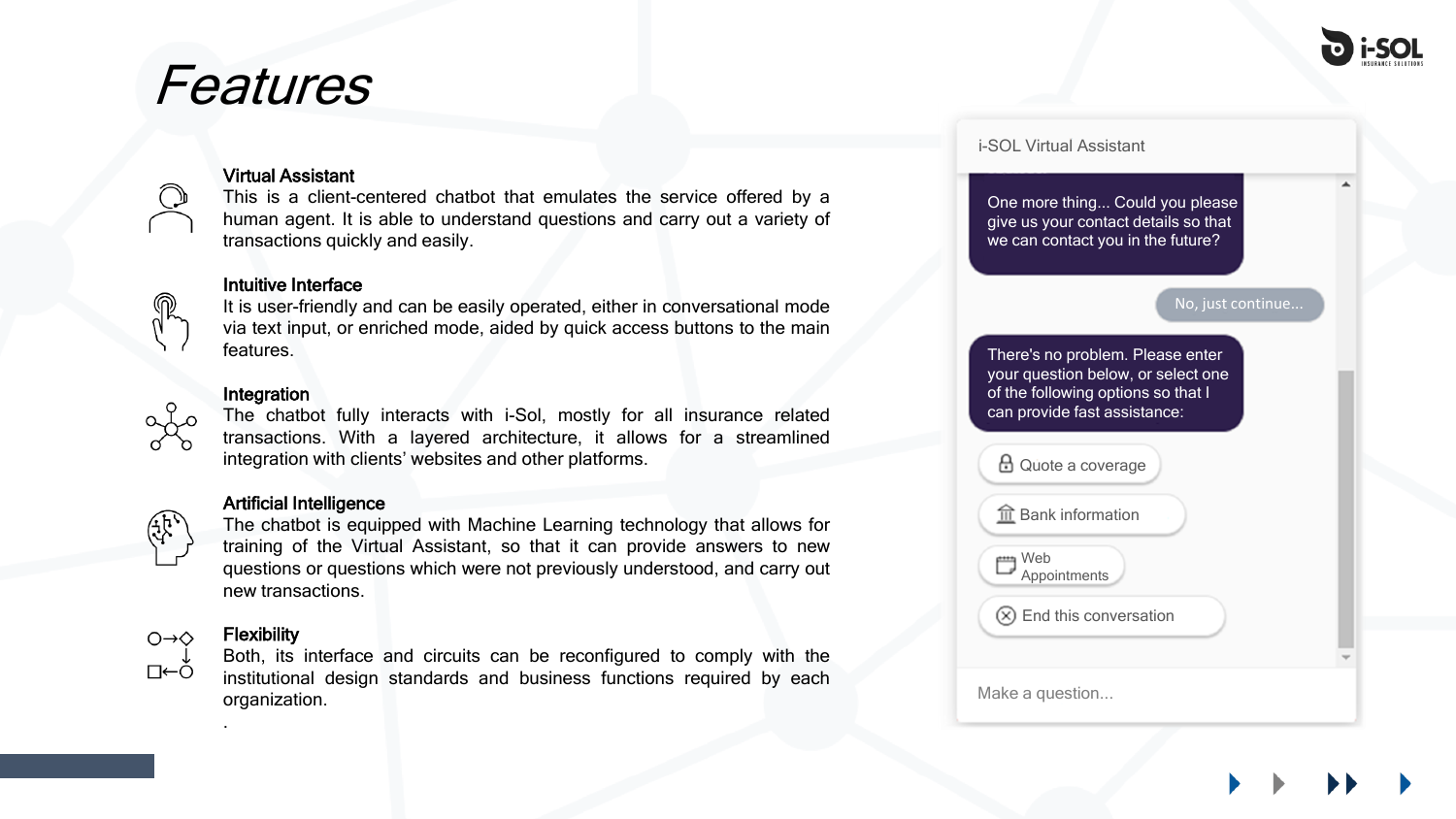

## **Functionalities**



\*\* Under development and to be incorporated soon

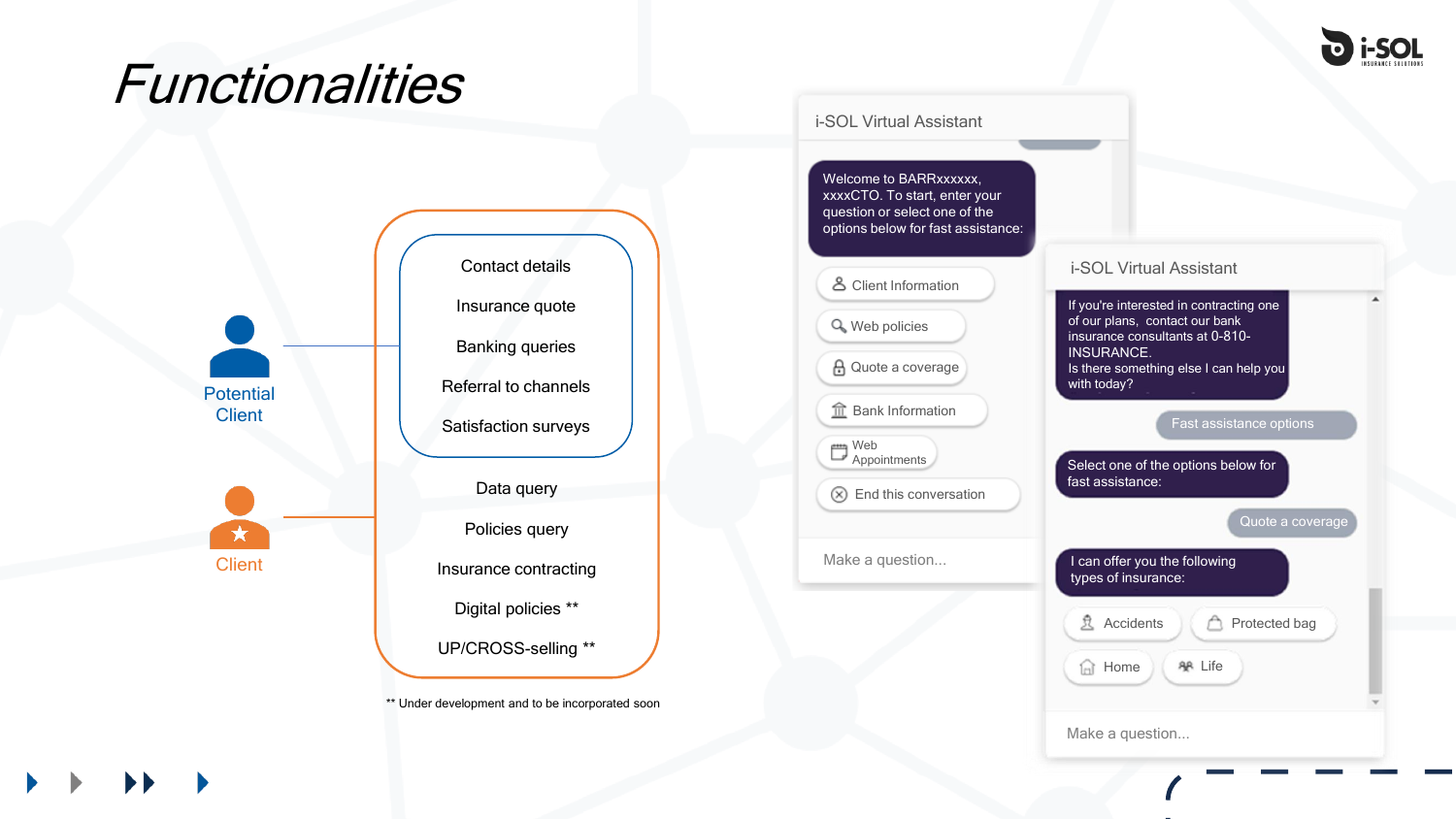

### Businesses



In a few simple steps, it streamlines the process of contracting of a new insurance policy, offering several plans and allowing the client to choose a payment method, such as credit card or debit from their own accounts.



The data analytic tools and the information collected by i-Sol about the transactions made and quality of care received, provide valuable support for decision-making aimed at generating new businesses and improving customer support.



Using data from i-Sol and UP/CROSS Selling algorithms, the assistant will make customized proposals to the client in order that they improve their coverage plan or contract new types of insurance.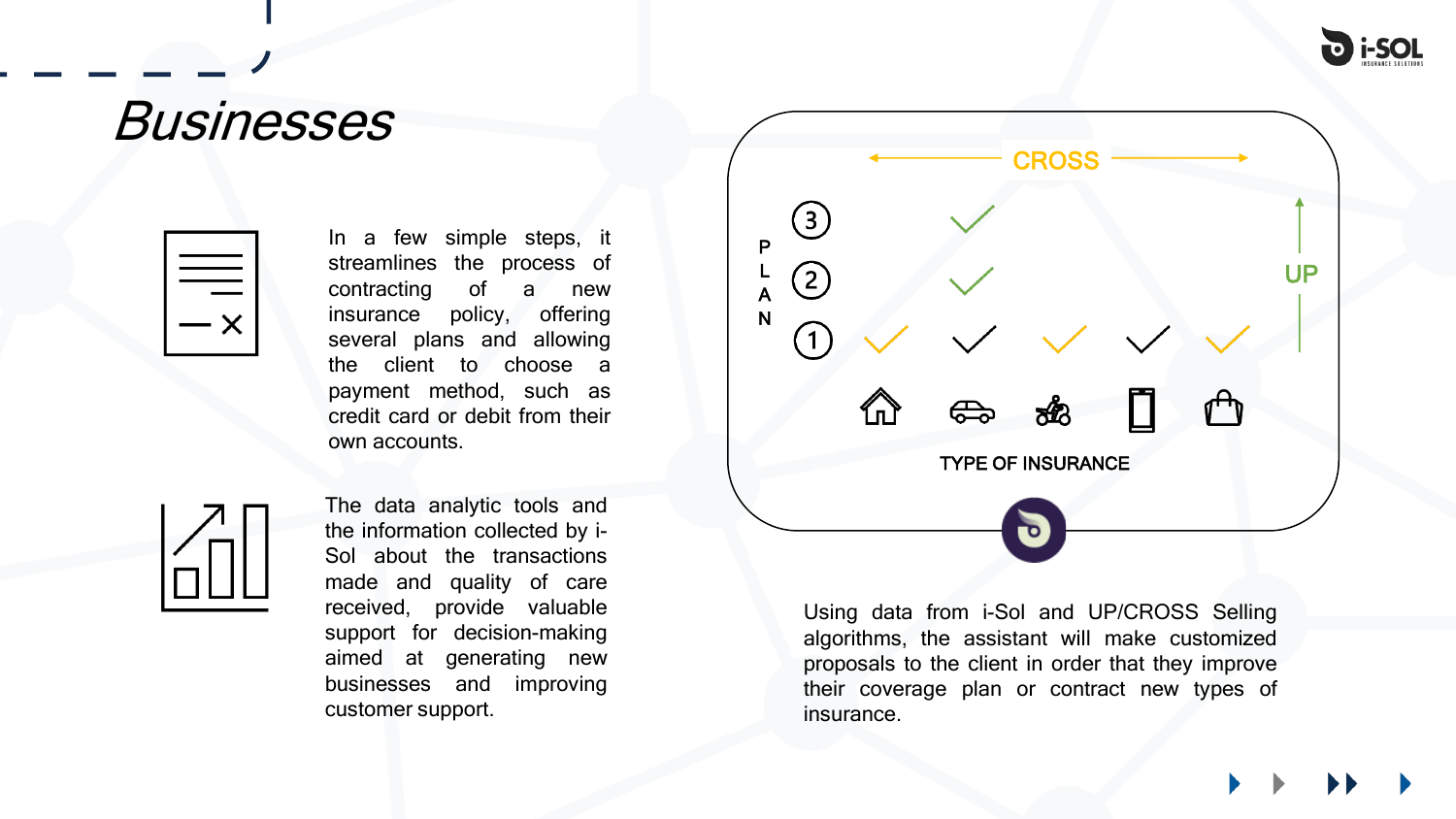

## Technology